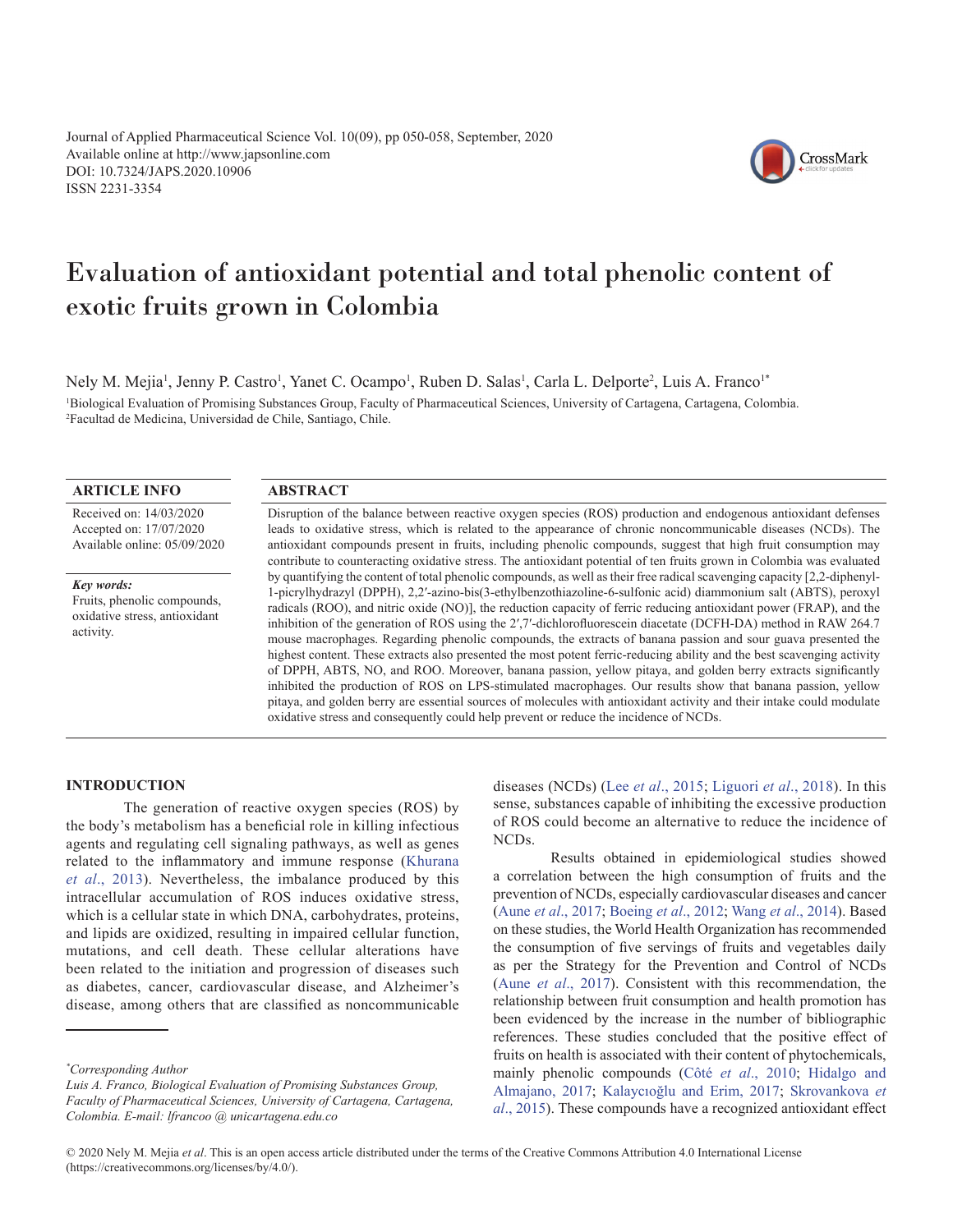and, therefore, have been associated with the prevention of NCDs ([Y Aboul-Enein](#page-7-0) *et al*., 2013; [Zhang](#page-8-0) *et al*., 2015).

The demand for fruits in national and international markets has continuously grown, perhaps by the publications that show that low consumption of fruits is among the main factors associated with worldwide mortality. On the contrary, fruit intake is related to a decreased risk of NCDs (Khoo *et al*[., 2011](#page-7-0); [Slavin and Lloyd, 2012\)](#page-7-0). Colombia is one of the countries that is considered as megadiverse, since it has a great variety of exotic fruits [\(Contreras-Calderón](#page-6-0) *et al*., 2011). Fruits such as yellow pitaya (*Hylocereus megalanthus*), banana passion (*Passiflora cumbalensis*), purple passion fruit (*Passiflora edulis*), golden berry (*Physalis peruviana*), tamarillo (*Solanum betaceum*), lulo (*Solanum quitoense*), soursop (*Annona muricata*), kalipatti sapota (*Manilkara zapota*), sapote (*Pouteria sapota*), and sour guava (*Psidium friedrichsthalianum*) are commonly consumed in Colombia and are used extensively to treat various diseases in different regions of the world. For example, soursop and purple passion fruit are used to treat cancer, hypertension, inflammation, among other diseases [\(Daddiouaissa and Amid, 2018](#page-6-0); [Nanda](#page-7-0)  *et al*[., 2013](#page-7-0); [Taïwe and Kuete, 2017\)](#page-7-0). Sapote and tamarillo are useful remedies for patients' gastrointestinal problems ([Angulo](#page-6-0) *et al*[., 2012;](#page-6-0) [Ngomle](#page-7-0) *et al*., 2020; [Stanley](#page-7-0) *et al*., 2009). Golden berry is used to treat asthma, rheumatism, cancer, and leukemia ([Hassanien, 2011](#page-7-0); Wu *et al*[., 2004a\)](#page-7-0). Lulo is used to treat nerve problems and skin diseases ([Bussmann](#page-6-0) *et al*., 2018). Kalipatti sapota is used in the treatment of pulmonary diseases and also inhibits the growth of breast and colon cancers ([Bano and](#page-6-0) [Ahmed, 2017\)](#page-6-0). Yellow pitaya has a mild laxative effect ([Fratoni](#page-6-0) *et al*[., 2019;](#page-6-0) Sudha *et al*[., 2017](#page-7-0)). Leaves and flowers of *P. cumbalensis* are widely employed in folk medicine as a poultice for gastrointestinal problems (Jerves-Andrade *et al.*, 2014). However, no reports of the species of *P. friedrichsthalianum* were found in the literature.

Regarding studies of antioxidant activity, in the literature, there are reports of the antioxidant potential of some fruits included in this study that are evaluated individually. For example, the content of total phenolic compounds and the uptake of radicals 2,2-diphenyl-1-picrylhydrazyl (DPPH) and 2,2′-azinobis(3-ethylbenzothiazoline-6-sulfonic acid) diammonium salt (ABTS) have already been reported for all fruits included in this work (Bravo *et al*[., 2016](#page-6-0); [dos Reis](#page-6-0) *et al*., 2018; Flores *et al*[., 2013](#page-6-0); [Gordillo](#page-6-0) *et al*., 2012; [Prabhu](#page-7-0) *et al*., 2018; [Torres Grisales](#page-7-0) *et al*., [2017;](#page-7-0) Vasco *et al*[., 2008](#page-7-0); Woo *et al*[., 2013\)](#page-7-0), while for yellow pitaya and sour guava, there are no activity reports for the ferric-reducing antioxidant power (FRAP) or the oxygen radical absorbance capacity-fluorescein (ORAC-FL) (Bravo *et al*., 2015, 2016; [Espin](#page-6-0) *et al*[., 2016](#page-6-0); [González](#page-6-0) *et al*., 2012; [Gordillo](#page-6-0) *et al*., 2012; [Penaloza](#page-7-0) *et al*[., 2017](#page-7-0); Shafii *et al*[., 2017](#page-7-0); Vasco *et al*[., 2008](#page-7-0); Woo *et al*[., 2013](#page-7-0); [Yahia and Barrera, 2009;](#page-8-0) Yahia *et al*[., 2011;](#page-8-0) [Zapata](#page-8-0) *et al*., 2014). Moreover, the scavenging of nitric oxide radical and the inhibition of the generation of intracellular ROS have been reported only for golden berry, kalipatti sapota, soursop, tamarillo, and purple passion fruit ([Gomathy](#page-6-0) *et al*., 2013; [González](#page-6-0) *et al*., 2016; [Kou](#page-7-0) *et al*[., 2009;](#page-7-0) [Maruki-Uchida](#page-7-0) *et al*., 2013; [Orqueda](#page-7-0) *et al*., 2020; [Rop](#page-7-0) *et al*[., 2012;](#page-7-0) Tan *et al*[., 2018](#page-7-0); Wu *et al*[., 2004b;](#page-7-0) [Zamudio-Cuevas](#page-8-0) *et al*[., 2014](#page-8-0)). Despite this background, it is complicated to determine which would be the most promising fruits as antioxidants, since

the fundamental differences are observed in the extraction methods regarding the used methodology and in the expression of the results. Few reports have studied the antioxidant properties of these fruits under the same experimental conditions ([Bravo](#page-6-0) *et al*[., 2016](#page-6-0); [Contreras-Calderón](#page-6-0) *et al*., 2011). Taking into account the high demand for these fruits, their ethnopharmacological use, and antioxidant history, in this work, we evaluated the antioxidant potential of ten exotic fruits grown in Colombia to identify the promising fruits for the treatment or prevention of NCDs by quantifying the content of total phenolic compounds, as well as their free radical scavenging capacity (DPPH, ABTS, ROO, NO). Additionally, the reduction capacity of the extracts was measured with the FRAP assay and the inhibition of the generation of ROS in lipopolysaccharide (LPS)-stimulated RAW 264.7 mouse macrophages was measured using the DCFH-DA method.

#### **MATERIALS AND METHODS**

#### **Reagents**

Gallic acid, Folin–Ciocalteu, sodium nitroprusside dihydrate, sulfanilamide, horseradish peroxidase, guaiacol, catechin, fluorescein, quercetin, 6-hydroxy-2,5,7,8 tetramethylchromane-2-carboxylic acid (Trolox), ABTS, DPPH, 2,2′-azobis(2-methylpropionamidine) dihydrochloride (AAPH), 2,4,6-Tris(2-pyridyl)-s-triazine (TPTZ), 5,5-dimethyl-1-pyrroline N-oxide, N-(1-naphthyl)ethylenediamine dihydrochloride, 2′,7′-dichlorofluorescein diacetate (DCFH-DA), pyrogallol red, ferric chloride, ferrous sulfate heptahydrate, magnesium sulfate heptahydrate, potassium persulfate, and lipopolysaccharide (LPS) were obtained from Sigma-Aldrich (St. Louis, MO). Phosphoric acid, potassium chloride, and sodium chloride were obtained from JT Baker (Phillipsburg, NJ). Methanol, ethanol, dimethyl sulfoxide (DMSO), Dulbecco's modified eagle medium (DMEM), and fetal bovine serum (FBS) were obtained from Thermo Fisher Scientific (Pittsburgh, PA). Caffeic acid, aluminum chloride, ascorbic acid, sodium hydroxide, sodium nitrite, D-glucose, calcium chloride, potassium phosphate monobasic, potassium phosphate dibasic, sodium phosphate dibasic, sodium phosphate monobasic, hydrochloric acid, acetic acid, hydrogen peroxide, and 3-(4, 5-Dimethylthiazol-2-yl)-2, 5-diphenyltetrazolium bromide (MTT) were obtained from Merck Millipore (Burlington, MA).

# **Fruit samples and determination of physicochemical parameters**

Fruits included in this study were obtained from Fusagasugá (Cundinamarca) and Turbana (Bolívar), which involved yellow pitaya (*H. megalanthus*), banana passion (*P. cumbalensis*), purple passion fruit (*P. edulis*), golden berry (*P. peruviana*), tamarillo (*S. betaceum*), lulo (*S. quitoense*), soursop (*A. muricata*), kalipatti sapota (*M. zapota*), sapote (*P. sapota*), and sour guava (*P. friedrichsthalianum*). Representative samples of each fruit were used to determine the soluble solids (ºBrix), titratable acidity, and pH values, which were conducted following the guidelines established by the Association of Official Analytical Chemists [\(Helrich, 1990](#page-7-0)). The concentration of the solid soluble content (ºBrix) was measured using a digital refractometer (Sper Scientific 300034) at 25°C and the pH values were determined by a pH meter (Starter 3100, OHAUS) at 25°C.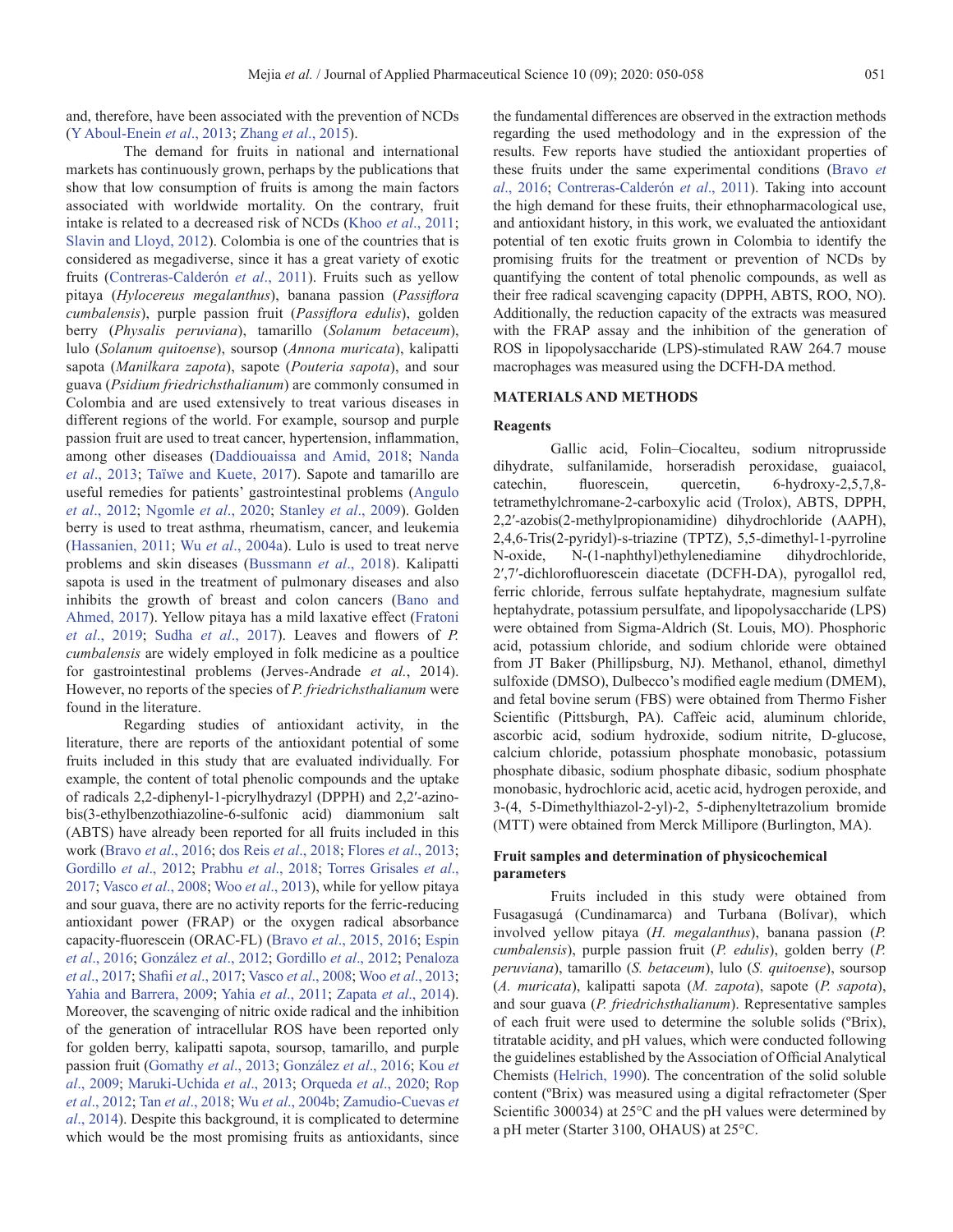# **Preparation of extracts and determination of total phenolics content**

Fruits were washed under tap water, weighed, homogenized, frozen at −80°C, and lyophilized. The dried material was extracted with ethanol (96%) at room temperature in stoppered containers for a defined period of time with frequent agitation until exhaustion and the obtained extract was concentrated in a rotary evaporator at controlled temperatures (38°C – 40°C) and reduced pressure. The Folin–Ciocalteu method was used to quantify the total phenolic compounds ([Rivera](#page-6-0) *et al*., [2018\)](#page-6-0). Phenolic compounds were calculated as mg gallic acid equivalents (GAE)/100 g of fresh weight.

## **Antioxidant activity assays**

## *DPPH and ABTS free radical assays*

Free radical DPPH and ABTS scavenging was determined using the standard methods with some modifications ([Castro](#page-6-0) *et al*., 2018). For the uptake of the DPPH radical, 75 **μl** of different concentrations of the fruit extracts were mixed with 150 **μl** of a methanolic solution of DPPH (70 μg/ml). The mixture was allowed to incubate for 30 minutes and the absorbance at 517 nm was measured. While for the ABTS radical, 20 **μl** of the different concentrations of fruit extracts were mixed with 180 **μl** of the ABTS solution. After 30 minutes of incubation, the absorbance was measured at 734 nm in a Multiskan Go microplate reader (Thermo Scientific, Waltham, MA). A Trolox standard curve was used to determine the equivalent antioxidant capacity and the results were expressed as µmol Trolox equivalents/g of fresh weight.

## *Ferric-reducing antioxidant power assay*

In this work, we used the standard method with some modifications (Castro *et al*[., 2014\)](#page-6-0). The FRAP reagent was prepared by mixing 10 volumes of 300 mM acetate buffer (pH 3.6) with 1 volume of 10 mM TPTZ in HCl (40 mM) and with 1 volume of 20 mM FeCl<sub>3</sub> 6H<sub>2</sub>O. Different concentrations of fruit extracts (10 μl) were mixed with the FRAP reagent (290 μl), incubated independently at 37°C, and the absorbance was determined at 593 nm after 60 minutes of the reaction using an EnSpire Multimode microplate reader (PerkinElmer, Waltham, MA). The FRAP value was determined by plotting a standard curve made by the addition of ferrous sulfate to the FRAP reagent. Results were expressed as μmol of  $Fe<sup>+2</sup>/100$  g of fresh weight.

## *Oxygen radical absorbance capacity-fluorescein*

The ability of fruit extracts to trap the peroxyl radical was determined according to the method proposed by Ou *et al.* (2001) and validate by Bisby *et al.* (2008). The peroxyl radicals generated by the thermal decomposition of AAPH reacted with fluorescein to produce a nonfluorescent product over time. Briefly, 20 **μl** of different concentrations of fruit extracts were preincubated for 5 minutes with 120 **μl** of fluorescein (100 nM) in a 96-well flat-bottom black plate. After which, 60 **μl** of AAPH (600 mM) was added to each well and the fluorescence was recorded using a Fluoroskan Ascent equipment (Thermo Scientific, Waltham, MA) every 56 seconds for 150 minutes at excitation and emission wavelengths of 485 and 538 nm, respectively. The results were expressed as μmol Trolox equivalents/g of fresh weight.

## *Hydrogen peroxide scavenging activity*

The method described by Doerge *et al.* (1997), with some modifications, was used to determine the hydrogen peroxide scavenging activity of fruit extracts. Briefly, 900 **μl** of HBSS buffer, 100  $\mu$ l of H<sub>2</sub>O<sub>2</sub> (10 mM), and 10  $\mu$ l of fruit extracts at different concentrations were incubated for 30 minutes. After incubation, 50 **μl** of guaiacol and 10 **μl** of horseradish peroxidase (0.6 μg/ml) were added and incubated again for 20 minutes. The scavenging activity was determined in a Multiskan EX microplate reader (Thermo Scientific, Waltham, MA) at 450 nm. Results were expressed as μmol Trolox equivalents/g of fresh weight.

#### *Scavenging of the nitric oxide radical*

Nitric oxide is generated by solubilizing sodium nitroprusside in an aqueous solution, where it is transformed into nitrite by the oxygen present in the medium. The produced nitrites are easily quantified by the spectrophotometric assay based on the Griess reaction ([Rao, 1997](#page-7-0)). We incubated 990 **μl** of sodium nitroprusside solution (10 mM) in PBS with 10 **μl** of different concentrations of fruit extracts for 4 hours at room temperature. After incubation, equal volumes of Griess reagent and the samples were mixed. The nitric oxide concentration was determined by spectrophotometry at 550 nm in a Multiskan Go microplate reader (Thermo Scientific, Waltham, MA) by comparing to a standard curve of  $\text{NaNO}_2$  (1–200 μM). Results were expressed as μmol of results were expressed as μmol of caffeic acid equivalents/g of fresh weight.

## **Cellular ROS determination by DCFH-DA**

#### *Cell culture*

Murine macrophage RAW cell lines (ATCC® TIB-71™, Rockville, MD) were maintained in the DMEM supplemented with 10% heat-inactivated FBS in a humidified  $5\%$  CO<sub>2</sub> atmosphere at 37**°C.**

#### *Assessment of cell viability*

The toxicity of fruit extracts on RAW 264.7 macrophages was evaluated using the 3-(4, 5-Dimethylthiazol-2-yl)-2, 5-diphenyltetrazolium bromide (MTT) colorimetric method [\(Scudiero](#page-7-0) *et al*., 1988). RAW 264.7 macrophages were seeded in sterile 96-well plates  $(2\times10^4 \text{ cells/well})$  and incubated at 37 $\degree$ C for 48 hours, then the medium was removed, and cells were washed with phosphate buffer saline (PBS) and treated for 30 minutes with different concentrations of fruit extracts, after which, they were activated with LPS (1 μg/ml) and incubated again for 24 hours at 37°C. Following exposure, the cell culture medium was discarded and 100 μl of MTT solution (0.25 mg/ml) was added to each well of the plate. The plates were incubated at 37ºC for 4 hours in the  $CO<sub>2</sub>$  incubator. Finally, 100  $\mu$ l of DMSO was added to dissolve the formazan crystals, and the absorbance was measured at 550 nm by a Multiskan EX microplate reader (Thermo Scientific, Waltham, MA). In each trial, a group of cells not exposed to the extracts was included as the negative control and a group exposed to Triton X-100 (20%) as control of maximum toxicity. The viability percentages were calculated, considering the negative control group as 100% viability.

#### *DCFH assay*

The formation of intracellular ROS was determined using the oxidation-sensitive dye DCFH-DA according to the protocol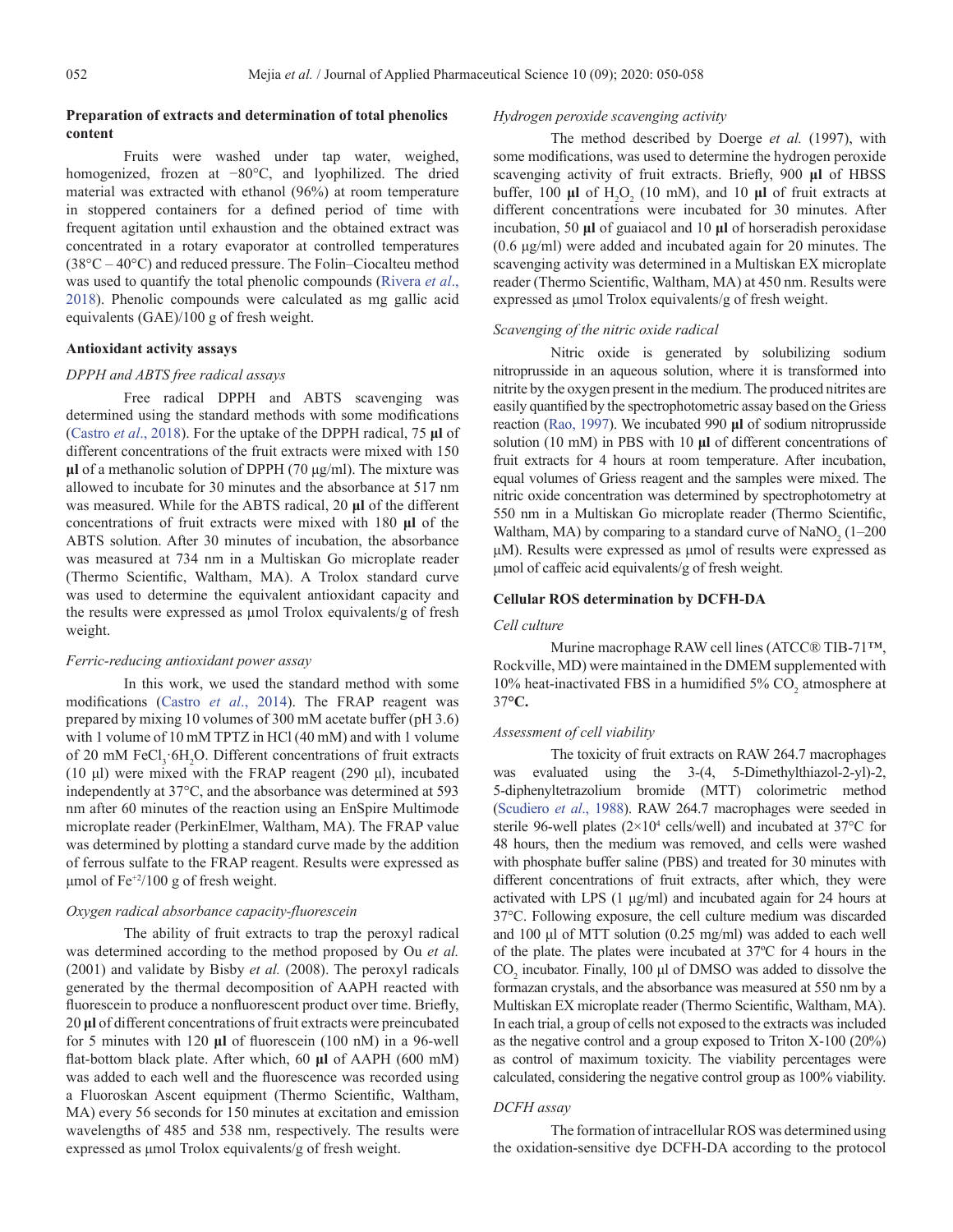The remaining cells were incubated for 30 minutes with different concentrations of fruit extracts and activated with LPS (1 μg/ ml). After 24 hours of incubation, the cells were washed three times with sterile PBS, stained with DCFH-DA (20 μM) in PBS, and incubated for 30 minutes at 37°C in the dark. Fluorescence intensity was measured in a 96-well Fluoroskan Ascent plate reader (Thermo Scientific, Waltham, MA) at an excitation wavelength of 485 nm and an emission wavelength of 538 nm. Quercetin was used as the positive control.

## **Statistical analysis**

Antioxidant activity results of three independent assays were reported as mean  $\pm$  SEM. A one-way analysis of variance was used to analyze the data, followed by Tukey's and Dunnett's comparison tests. *P-*values less than 0.05 were considered significant.

## **RESULTS AND DISCUSSION**

Fruits, like vegetables, provide nutrients, such as vitamins and minerals, as well as nonnutritive secondary metabolites with biological activity that can contribute to improving people's health and reducing the risk of chronic NCD. Among these metabolites, phenolic compounds stand out, which have several pharmacological properties and are recognized for their potent antioxidant activity [\(Liu, 2013](#page-7-0)). In this work, we evaluated the antioxidant potential as well as the content of total phenolic compounds of ten extracts of fruits grown in Colombia using seven different methods. The information of fruits selected for this study and their state of maturation is presented in Tables 1 and 2.

## **Quantification of phenolic compounds**

Results of the quantification of phenolic compounds of fruits under study are presented in [Table 3](#page-4-0). Considering the broad range of variations in the total phenolic compounds, the fruits were classified into three groups: with a high content (>80 mg GAE/100 g FW), a moderate content  $(80>$  mg GAE/100 g FW  $>40$ ), and a low content (<40 mg GAE/100 g FW). The results show that only banana passion and sour guava presented high contents of phenolic compounds. On the contrary, yellow pitaya, golden berry, purple passion fruit, sapote, kalipatti sapota, tamarillo, and soursop showed moderate content. Lulo had the lowest content of these compounds.

# **DPPH, ABTS, and FRAP assay**

[Table 3](#page-4-0) presents the results of the scavenger capacity of DPPH and ABTS free radicals as well as the FRAP of the ten fruit extracts under study. It can be observed that the extracts of banana passion and sour guava presented the best scavenging activity of radicals DPPH and ABTS and the best activity of ferric ion reduction. On the contrary, the extracts of yellow pitaya, golden berry, purple passion fruit, sapote, kalipatti Sapota, tamarillo, soursop, and lulo had a moderate activity. These results are related to the content of phenolic compounds, showing high correlation coefficients in all cases (DPPH:  $r = 0.978$ ; ABTS:  $r = 0.979$ ; and FRAP:  $r = 0.981$ ). These results are similar to those reported by other studies, where

|  |  | <b>Table 1.</b> Information on fruits included in this study. |  |  |  |  |  |  |  |  |  |
|--|--|---------------------------------------------------------------|--|--|--|--|--|--|--|--|--|
|--|--|---------------------------------------------------------------|--|--|--|--|--|--|--|--|--|

| <b>Fruits</b>          | Part used     | Extract yields (%) | Voucher number | <b>Collection site</b>                         |
|------------------------|---------------|--------------------|----------------|------------------------------------------------|
| Yellow pitaya          |               | 24.54              | 199083         |                                                |
| Hylocereus megalanthus | Pulp and seed |                    |                |                                                |
| Banana passion         |               |                    |                |                                                |
| P. cumbalensis         | Pulp          | 9.78               | 199085         | Fusagasugá                                     |
| Purple passion fruit   |               |                    |                | (Cundinamarca)                                 |
| P. edulis              | Pulp          | 13.04              | 199081         | (4°20'14" N, 74°21'52" O)                      |
| Golden berry           |               |                    |                | Altitude: 1,800 masl                           |
| P. peruviana           | Whole fruit   | 18.08              | 199086         | Precipitation: 950 mm of rain per year         |
| Tamarillo              |               |                    |                | Climate: 8°C-28°C                              |
| S. betaceum            | Pulp          | 9.10               | 199080         |                                                |
| Lulo                   |               |                    |                |                                                |
| S. quitoense           | Pulp and seed | 5.46               | 199084         |                                                |
| Soursop                |               |                    |                |                                                |
| A. muricata            | Pulp          | 13.12              | 201951         |                                                |
| Kalipatti sapota       |               |                    |                | Turbana (Bolívar)                              |
| M. zapota              | Pulp          | 32.27              | 201955         | $(10^{\circ}16'35''$ N, $75^{\circ}26'19''$ O) |
| Sapote                 |               |                    |                | Altitude: 138 masl                             |
| P. sapota              | Pulp          | 26.26              | 201953         | Precipitation: 778 mm of rain per year         |
| Sour guava             |               |                    |                | Climate: 23°C-32°C                             |
| P. friedrichsthalianum | Pulp          | 12.01              | 201952         |                                                |

The part of the fruit used to carry out the study and prepare the extracts was selected based on the way people eat the fruit. Yields were calculated as: [(grams of lyophilized pulp/grams of fresh weight) **×** 100].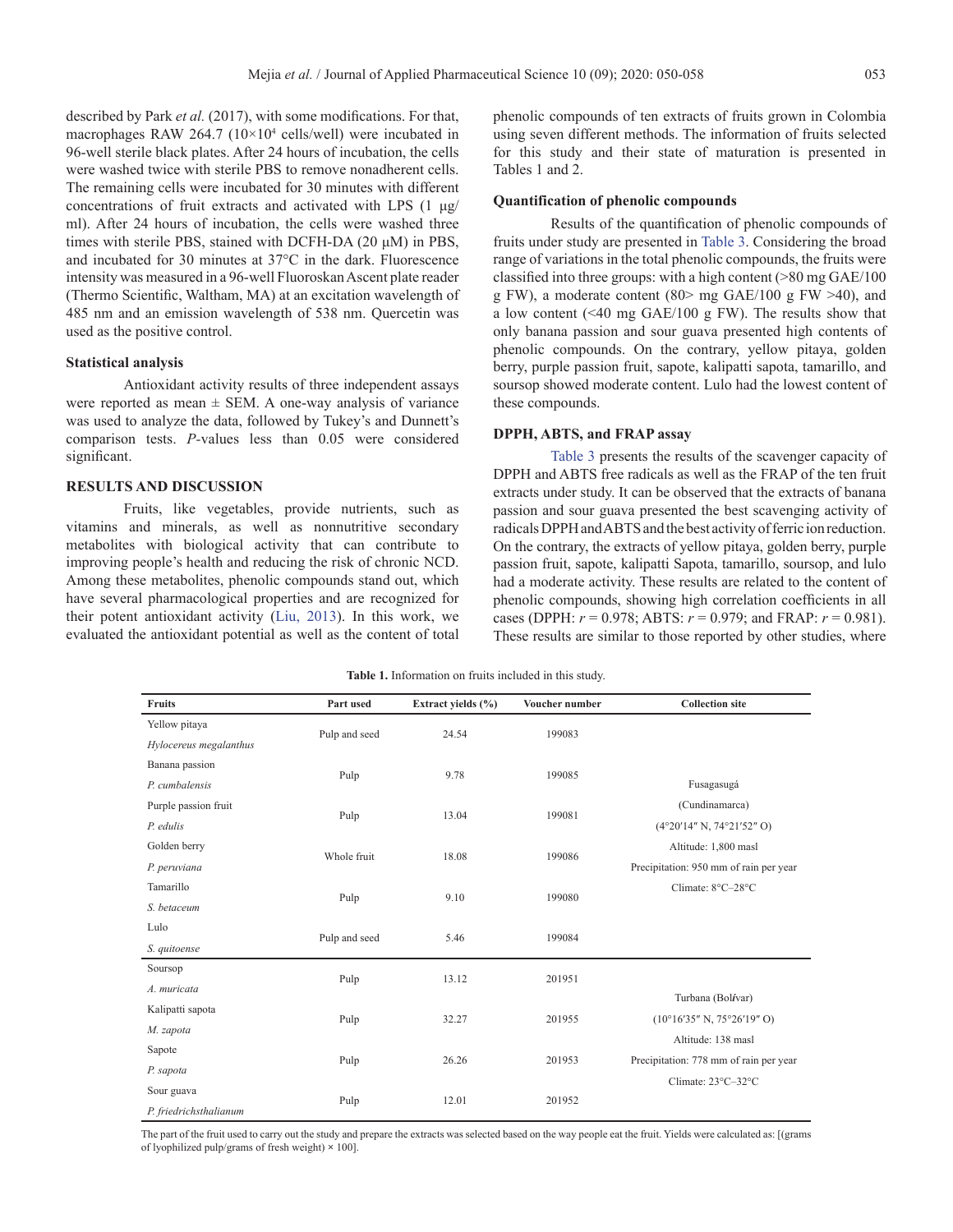<span id="page-4-0"></span>

| <b>Fruits</b>    | <b>Brix</b>      | pН               | Total acidity (g/100 ml) |
|------------------|------------------|------------------|--------------------------|
| Yellow pitaya    | $17.68 \pm 0.27$ | $4.58 \pm 0.01$  | $0.11 \pm 0.01$          |
| Banana passion   | $10.62 \pm 0.11$ | $3.41 \pm 0.03$  | $1.23 \pm 0.04$          |
| Purple passion   | $15.04 \pm 0.46$ | $3.13 \pm 0.04$  | $2.97 \pm 0.25$          |
| Golden berry     | $14.20 \pm 0.06$ | $3.52 \pm 0.006$ | $2.15 \pm 0.01$          |
| Tamarillo        | $9.61 \pm 0.14$  | $3.61 \pm 0.004$ | $2.18 \pm 0.03$          |
| Lulo             | $9.08 \pm 0.16$  | $3.13 \pm 0.007$ | $3.33 \pm 0.09$          |
| Soursop          | $12.57 \pm 0.38$ | $4.06 \pm 0.04$  | $0.62 \pm 0.04$          |
| Kalipatti sapota | $25.37 \pm 0.30$ | $5.25 \pm 0.08$  | $1.80 \pm 0.18$          |
| Sapote           | $22.33 \pm 0.37$ | $6.75 \pm 0.05$  | $1.07 \pm 0.02$          |
| Sour Guava       | $8.43 \pm 0.20$  | $2.86 \pm 0.02$  | $3.80 \pm 0.09$          |

**Table 2.** Physicochemical parameters of the fruits.

The results represent mean  $\pm$  SEM ( $n = 9$ ) from three independent experiments.

**Table 3.** Quantification of phenolic compounds and antioxidant potential of the extracts by the DPPH, ABTS, and FRAP methods.

| Fruits               | Phenolic compounds | <b>DPPH</b>        | <b>ABTS</b>        | <b>FRAP</b>        |
|----------------------|--------------------|--------------------|--------------------|--------------------|
| Banana passion       | $249.5 \pm 0.064$  | $1959.7 \pm 1.288$ | $4257.3 \pm 0.622$ | $5962.6 \pm 3.241$ |
| Sour guava           | $80.9 \pm 0.010$   | $374.5 \pm 0.083$  | $822.3 \pm 0.110$  | $1607.4 \pm 0.220$ |
| Yellow pitaya        | $59.1 \pm 0.013$   | $177.1 \pm 0.073$  | $323.8 \pm 0.026$  | $811.2 \pm 0.201$  |
| Golden berry         | $53.3 \pm 0.011$   | $78.9 \pm 0.018$   | $228.6 \pm 0.034$  | $419.7 \pm 0.125$  |
| Purple passion fruit | $50.3 \pm 0.006$   | $93.3 \pm 0.030$   | $209.8 \pm 0.027$  | $312.4 \pm 0.149$  |
| Sapote               | $49.0 \pm 0.004$   | $136.5 \pm 0.030$  | $310.7 \pm 0.015$  | $549.2 \pm 0.094$  |
| Kalipatti sapota     | $44.7 \pm 0.008$   | $73.2 \pm 0.034$   | $193.9 \pm 0.044$  | $412.2 \pm 0.156$  |
| Tamarillo            | $41.9 \pm 0.007$   | $72.0 \pm 0.018$   | $197.6 \pm 0.023$  | $427.2 \pm 0.070$  |
| Soursop              | $40.4 \pm 0.008$   | $64.3 \pm 0.018$   | $183.8 \pm 0.023$  | $204.1 \pm 0.091$  |
| Lulo                 | $31.8 \pm 0.006$   | $84.5 \pm 0.036$   | $144.2 \pm 0.008$  | $341.2 \pm 0.147$  |

Phenolic compounds were calculated as mg gallic acid/100 g of fresh weight. Results of DPPH and ABTS were expressed as micromoles of Trolox equivalents (TEs) per 100 g of fresh weight (μmol of TEs/100 g of FW) and FRAP results as micromoles of Fe<sup>+2</sup> per 100 g of fresh weight (μmol of Fe<sup>+2</sup>/100 g of FW). Results represent mean  $\pm$  SEM ( $n = 12$ ) from three independent experiments.

the free radical scavenging capacity of phenolic compounds is evident; being able to react with highly ROS, donating a hydrogen atom (HA), or transferring a single electron (SE) is all due to the low redox potential that it possesses [\(Kurek-Górecka](#page-7-0) *et al*., 2014). In fact, according to reaction mechanisms, antioxidant activity tests can be classified as a transference assay of an HA or an SE. FRAP and ABTS have been included in the category as the HA assays, while the DPPH assay can be classified in both groups since both reactions can occur, and the antioxidant agent determines the final mechanism [\(Hidalgo and Almajano, 2017\)](#page-7-0). It should be noted that although the extracts of golden berry, purple passion fruit, and sapote showed a similar content of phenolic compounds, sapote extract presented better free radical scavenging capacity. This may happen because the activity of phenolic compounds also depends on the concentration on the number of hydroxyl groups and the position of the aromatic ring ([Kurek-Górecka](#page-7-0) *et al*., 2014).

# **Reactive oxygen species (ROS) and reactive nitrogen species (RNS) scavenging assays**

The excessive production of ROS causes cell toxicity and target organ damage, causing the initiation of NCDs. The results of ROS scavenging activity by those fruit extracts showed

that the extracts of yellow pitaya, sour guava, and banana passion exhibited potent peroxyl radical scavenging activity ([Table 4\)](#page-5-0). Extracts of sour guava and banana passion significantly decrease the amount of  $H_2O_2$ , which is an important precursor of hydroxyl radicals among other free radicals.

The NO radical can act directly as an effector molecule or as a second messenger, intervening in numerous signaling pathways (Zhang *et al*[., 2017](#page-8-0)). When it is produced in excess, it can cause noxious effects, which are related to the capacity of this mediator to react with oxygen, superoxide, and transition metals, generating NOx, peroxynitrite, and heme-complexes, respectively. Peroxynitrite is a powerful, extremely cytotoxic oxidizing agent used by cells of the immune system within its defense mechanisms. However, when produced in excess, it can damage a wide range of molecules in cells, including proteins, DNA, and lipids, which leads to the initiation of a recognized pathophysiological mechanism causing the appearance of chronic NCDs ([Pacher](#page-7-0) *et al*., 2007). Extracts of sour guava and banana passion presented an important nitric oxide radical scavenging effect [\(Table 4](#page-5-0)). It is remarkable that, once again, the fruit extracts with the major activity were those with the highest content of phenolic compounds.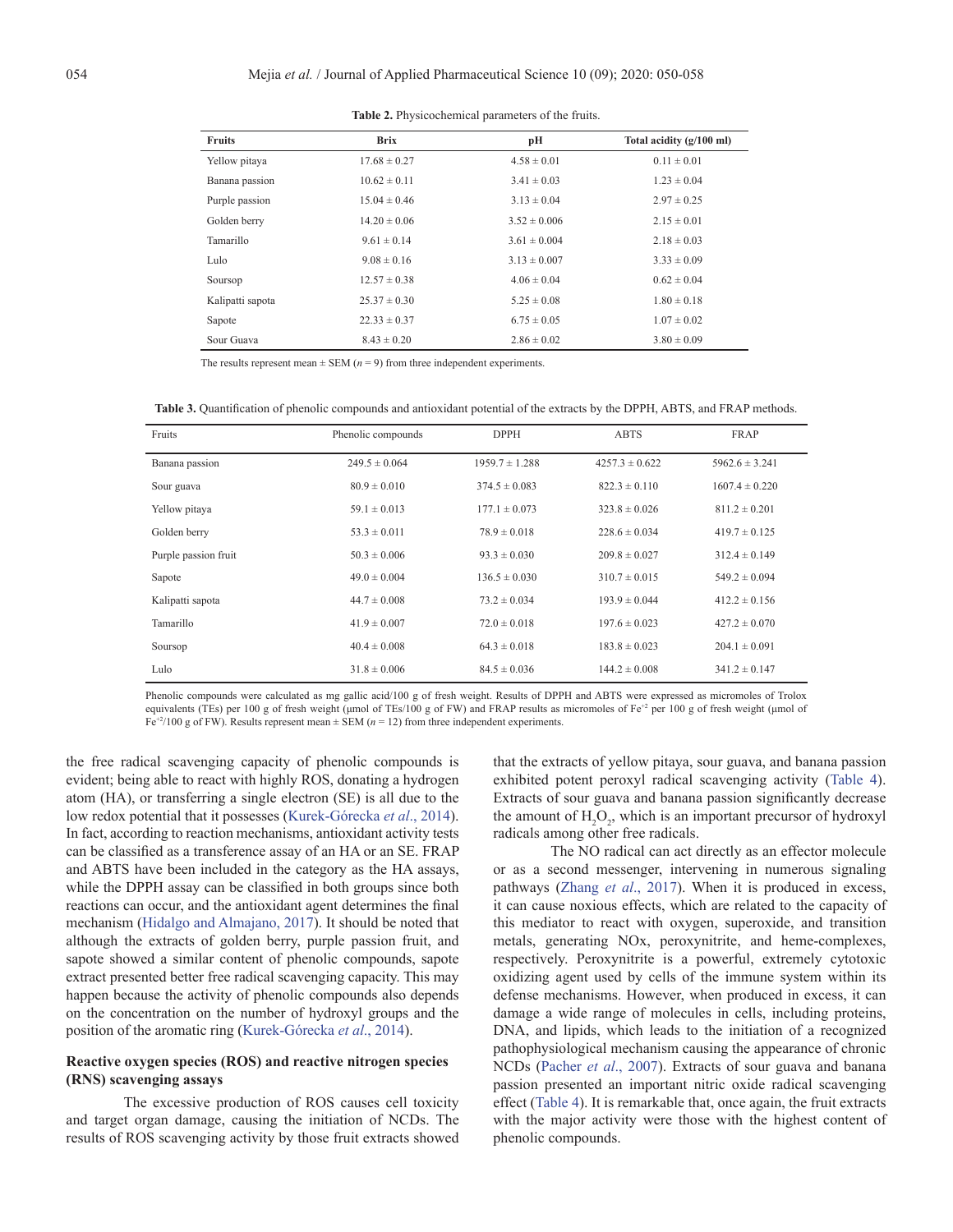|  |  |  |  | Table 4. Scavenging effect on reactive oxygen and nitrogen species |  |
|--|--|--|--|--------------------------------------------------------------------|--|
|  |  |  |  |                                                                    |  |
|  |  |  |  |                                                                    |  |

<span id="page-5-0"></span>

| <b>Fruits</b>        | <b>ORAC</b>          | H, O,            | NO.               |
|----------------------|----------------------|------------------|-------------------|
| Banana passion       | $2409.82 \pm 120.74$ | $38.04 \pm 1.71$ | $70.81 \pm 8.58$  |
| Sour guava           | $2602.08 \pm 51.94$  | $36.51 \pm 1.90$ | $168.81 \pm 3.60$ |
| Yellow pitaya        | $2999.77 \pm 80.56$  | $2.38 \pm 0.01$  | ulq               |
| Golden berry         | $350.13 \pm 5.54$    | $4.78 \pm 0.44$  | ulq               |
| Purple passion fruit | $471.69 \pm 4.91$    | $13.79 \pm 3.80$ | ulq               |
| Sapote               | $143.87 \pm 2.65$    | $2.63 \pm 0.15$  | $31.50 \pm 4.22$  |
| Kalipatti sapota     | $697.69 \pm 7.82$    | $0.66 \pm 0.14$  | ulq               |
| <b>Tamarillo</b>     | $169.71 \pm 3.15$    | $4.94 \pm 0.21$  | $18.41 \pm 3.75$  |
| Soursop              | $311.24 \pm 3.69$    | $3.84 \pm 0.01$  | ulq               |
| Lulo                 | $133.19 \pm 1.84$    | $1.99 \pm 0.06$  | $37.81 \pm 1.44$  |

ORAC and  $H_2O_2$  scavenging capacities were expressed as micromoles of Trolox equivalents per gram of fresh weight (µmol of TEs/g of FW). NO scavenging capacity was expressed as micromoles of caffeic acid equivalents per gram of fresh weight (μmol of caffeic acid/g of FW). Results represent mean  $\pm$  SEM ( $n = 12$ ) from three independent experiments. Ulq = Under limit of quantification.



**Figure 1.** Effect of fruit extracts on the production of intracellular ROS in LPS-stimulated RAW 264.7 macrophages (1 μg/ ml) for 24 hours. ROS are expressed as fold increase of 2',7'-dichlorofluorescein fluorescence over LPS-untreated controls. Fruit extracts were evaluated to 100, 1,000, and 2,000 μg/ml. Quercetin (Q) (100 μM) was employed as the positive control. The results represent mean  $\pm$  SEM. (\**p* < 0.05; \*\**p* < 0.01; \*\*\*\**p* < 0.0001 are statistically significant compared to the LPS-treated group).

#### **Production of intracellular ROS**

The DPPH, ABTS, FRAP, and ORAC-FL assays are widely used to evaluate the antioxidant capacity of fruits [\(Hidalgo](#page-7-0) [and Almajano, 2017\)](#page-7-0). However, in recent years, antioxidant activity assays that include cellular models have been widely accepted since it is considered that the results obtained with them could better predict the antioxidant power of fruits.

In order to deepen the understanding of the antioxidant potential of the ten fruit extracts, their capacity to inhibit the generation of intracellular ROS was measured using DCFH-DA. The extracts of golden berry, banana passion, and yellow pitaya were the most active (Fig. 1). The extracts of sour guava, purple passion fruit, sapote, kalipatti sapota, tamarillo, and lulo showed a low inhibition on the formation of intracellular ROS (data not

shown). The extract of soursop fruit was not evaluated because it had a toxic effect on the cells. Note that the extract of golden berry was more active than expected, as it was not the extract with the highest content of phenolic and it did not have the best free radical scavenging effect. The opposite happened with the extract of sour guava, which showed the best free radical scavenging activity and the highest content of phenolic compounds, but it did not exhibit a high capacity to inhibit the production of ROS in the cell assay. In such a way that there is no evidence of a correlation between antioxidant activity at the cellular level and the content of phenolic compounds, contrary to what happens with DPPH, ABTS, and FRAP free radical scavenging assays. It could be because the antioxidant properties of polyphenols depend on the physicochemical environment, which is very complex within a biological matrix, while it is more stable in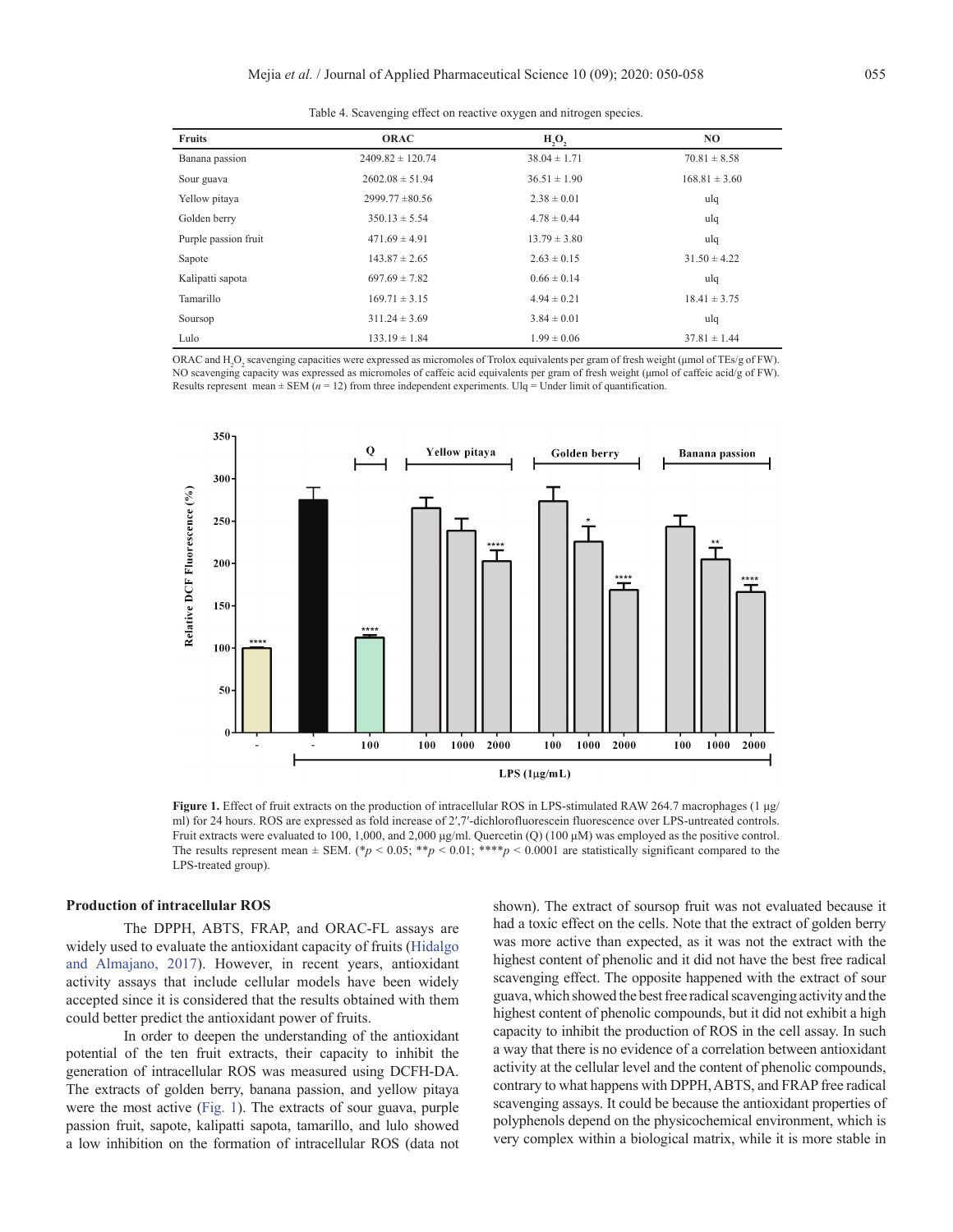<span id="page-6-0"></span>ABTS, DPPH, and FRAP free radical scavenging assays [\(Scalbert](#page-7-0) *et al*[., 2005](#page-7-0)). Furthermore, it is also possible that the antioxidant activity shown by these fruit extracts is due to the presence of other secondary metabolites.

This study provides new information on the antioxidant properties of yellow pitaya, banana passion, lulo, sapote, and sour guava. The results of the scavenging effect on DPPH, ABTS, NO, and peroxyl radicals, as well as the inhibition of the generation of intracellular ROS in macrophages, showed that the total ethanolic extracts obtained from the edible parts of banana passion (*P. cumbalensis*), yellow pitaya (*H. megalanthus*), and golden berry (*P. peruviana*) make them the most promising fruits as antioxidants. These results support the ethnopharmacological use of these three fruits, concerning the treatment of various chronic NCDs, in addition to being an essential foundation to continue promoting their consumption.

## **CONCLUSION**

The fruits like banana passion (*P. cumbalensis*), yellow pitaya (*H. megalanthus*), and golden berry (*P. peruviana*) are a significant source of antioxidant compounds. With the results obtained in this work, we can propose these fruits as functional foods that can be used to enhance health. Nevertheless, these fruit extracts should be evaluated in *in vivo* models to ensure the bioavailability of the active compounds and should be studied more in-depth regarding their phytochemical characterization to identify the compounds responsible for this activity.

## **ACKNOWLEDGMENTS**

This research was funded by Colciencias and the University of Cartagena (Grant 110765741311-2014). The authors acknowledge the University of Cartagena (Grants 124-2018 to LF and 02241-2018 to NM) and Colciencias (Grant 647-2014 of the National Doctoral Training Program to JC and Grant 706-2015 of the Program Young Investigators and Innovators to NM). The authors also thank Henry Monroy and the Agrotur (Turbana-Bolívar) for their assistance with the fruit collection.

## **AUTHORS' CONTRIBUTIONS**

RS and LF conceived the study; RS, YO, CD, JC, and LF supervised the study and designed the experiments; NM and JC carried out the experiments; JC and LF wrote the manuscript. All authors read and approved the final manuscript.

## **CONFLICT OF INTEREST**

The authors state that there is no conflict of interest.

#### **REFERENCES**

Angulo A, Rosero R, Gonzales M. Estudio etnobotánico de las plantas medicinales utilizadas por los habitantes del corregimiento de Genoy, Municipio de Pasto, Colombia. Rev Univ Salud, 2012; 14(2): 168–85.

Aune D, Giovannucci E, Boffetta P, Fadnes LT, Keum N, Norat T, Greenwood DC, Riboli E, Vatten LJ, Tonstad S. Fruit and vegetable intake and the risk of cardiovascular disease, total cancer and all-cause mortality—a systematic review and dose-response meta-analysis of prospective studies. Int J Epidemiol, 2017; 46(3):1029–56.

Bano M, Ahmed B. *Manilkara zapota* (L.) P. Royen (Sapodilla): a review. Int J Adv Res Ideas Innov Technol, 2017; 3:1364–71.

Bisby RH, Brooke R, Navaratnam S. Effect of antioxidant oxidation potential in the oxygen radical absorption capacity (ORAC) assay. Food Chem, 2008; 108(3):1002–7.

Boeing H, Bechthold A, Bub A, Ellinger S, Haller D, Kroke A, Leschik-Bonnet E, Müller MJ, Oberritter H, Schulze M. Critical review: vegetables and fruit in the prevention of chronic diseases. Eur J Nutr, 2012; 51(6):637–63.

Bravo K, Alzate F, Osorio E. Fruits of selected wild and cultivated Andean plants as sources of potential compounds with antioxidant and antiaging activity. Ind Crops Prod, 2016; 85:341–52.

Bravo K, Sepulveda-Ortega S, Lara-Guzman O, Navas-Arboleda AA, and Osorio E. Influence of cultivar and ripening time on bioactive compounds and antioxidant properties in Cape gooseberry (*Physalis peruviana* L.). J Sci Food Agric, 2015; 95(7):1562–9.

Bussmann RW, Zambrana NYP, Romero C, Hart RE. Astonishing diversity—the medicinal plant markets of Bogotá, Colombia. J Ethnobiol Ethnomed, 2018; 14(1):43.

Castro C, Mura F, Valenzuela G, Figueroa C, Salinas R, Zuñiga MC, Torres JL, Fuguet E, Delporte C. Identification of phenolic compounds by HPLC-ESI-MS/MS and antioxidant activity from Chilean propolis. Food Res Int, 2014; 64:873–9.

Castro J, Rivera D, Franco LA. Topical anti-inflammatory activity in TPA-induced mouse ear edema model and in vitro antibacterial of Cordia alba flowers. J Pharm Investig, 2019; 49(3): 331–336.

Contreras-Calderón J, Calderón-Jaimes L, Guerra-Hernández E, García-Villanova B. Antioxidant capacity, phenolic content and vitamin C in pulp, peel and seed from 24 exotic fruits from Colombia. Food Res Int, 2011; 44(7):2047–53.

Côté J, Caillet S, Doyon G, Sylvain J-F, Lacroix M. Bioactive compounds in cranberries and their biological properties. Crit Rev Food Sci Nutr, 2010; 50(7):666–79.

Daddiouaissa D, Amid A. Anticancer activity of acetogenins from *Annona muricata* fruit. IIUM Med J Malays, 2018; 17(3):103–112.

Doerge DR, Divi RL, Churchwell MI. Identification of the colored guaiacol oxidation product produced by peroxidases. Anal Biochem, 1997; 250(1):10–7.

dos Reis LCR, Facco EMP, Salvador M, Flôres SH, de Oliveira Rios A. Antioxidant potential and physicochemical characterization of yellow, purple and orange passion fruit. J Food Sci Technol, 2018; 55(7):2679–91.

Espin S, Gonzalez-Manzano S, Taco V, Poveda C, Ayuda-Durán B, Gonzalez-Paramas AM, Santos-Buelga C. Phenolic composition and antioxidant capacity of yellow and purple-red Ecuadorian cultivars of tree tomato (*Solanum betaceum* Cav.). Food Chem, 2016; 194:1073–80.

Flores G, Dastmalchi K, Wu S-B, Whalen K, Dabo AJ, Reynertson KA, Foronjy RF, Jeanine M, Kennelly EJ. Phenolic-rich extract from the Costa Rican guava (*Psidium friedrichsthalianum*) pulp with antioxidant and anti-inflammatory activity. Potential for COPD therapy. Food Chem, 2013; 141(2):889–95.

Fratoni MMJ, da Silva KRR, Moreira A. NPK application in yellow pitaya seedlings grown on sand and organic compost. Semina, 2019; 40(5 Supl 1):2179–88.

Gomathy K, Baskar R, Kumaresan K. Comparison of antioxidant potential in pulp and peel extracts of *Manilkara zapota* (L.) P. Royen. Afr J Biotechnol, 2013; 12(31):4936–43.

González E, Fernández A, Sáyago-Ayerdi S, Estrada R, Vallejo L. *In Vitro* antioxidant capacity of crude extracts and acetogenin fraction of soursop fruit pulp. Pharm Anal Acta, 2016; 7(484):2.

González E, Vaillant F, Pérez AM, Rojas G. *In vitro* cellmediated antioxidant protection of human erythrocytes by some common tropical fruits. J Nutr Food Sci, 2012; 2:3.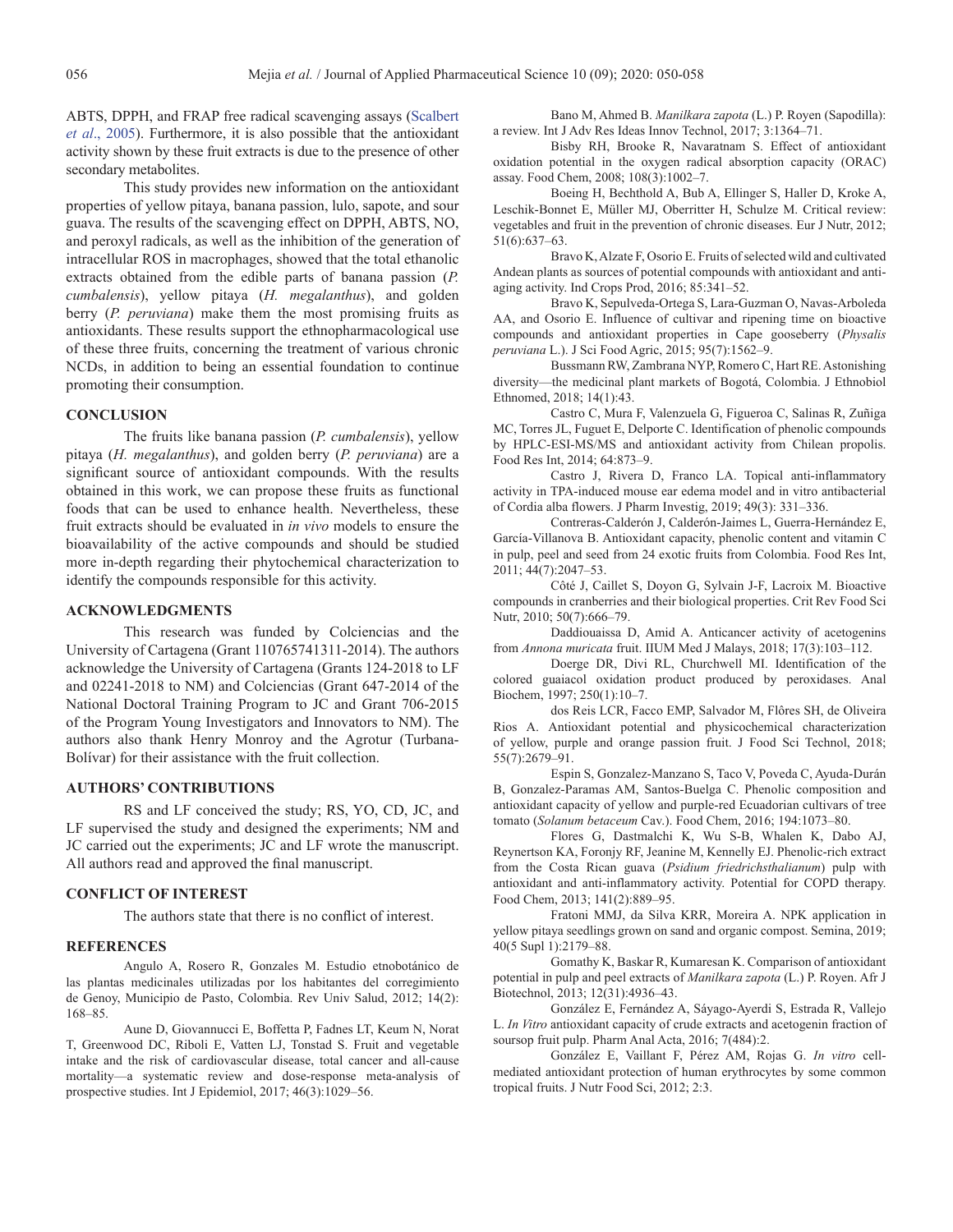<span id="page-7-0"></span>Gordillo JC, Ortiz D, Larrahondo JE, Mejía MS, Pachon H. Actividad antioxidante en guanábana (*Annona muricata* l.): una revisión bibliográfica. Bol Latinoam Caribe Plant Med Aromát, 2012; 11(2):111–26.

Hassanien MFR. *Physalis peruviana*: a rich source of bioactive phytochemicals for functional foods and pharmaceuticals. Food Rev Int, 2011; 27(3):259–73.

Helrich K. 1990. Official methods of analysis of the AOAC. 15th edition, Methods 932.06, 925.09, 985.29, 923.03. Association of Official Analytical Chemists, Arlington, VA, 1990.

Hidalgo G-I, Almajano M. Red fruits: extraction of antioxidants, phenolic content, and radical scavenging determination: a review. Antioxidants, 2017; 6(1):7.

Jerves-Andrade L, Cuzco N, Tobar V, Ansaloni R, Maes L. Wilches . Medicinal plants used in south Ecuador for gastrointestinal problems: an evaluation of their antibacterial potential. J Med Plants Res, 2014; 8(45):1310–20.

Kalaycıoğlu Z, Erim FB. Total phenolic contents, antioxidant activities, and bioactive ingredients of juices from pomegranate cultivars worldwide. Food Chem, 2017; 221:496–507.

Khoo H-E, Prasad KN, Kong K-W, Jiang Y, Ismail A. Carotenoids and their isomers: color pigments in fruits and vegetables. Molecules, 2011; 16(2):1710–38.

Khurana S, Piche M, Hollingsworth A, Venkataraman K, Tai T. Oxidative stress and cardiovascular health: therapeutic potential of polyphenols. Can J Physiol Pharmacol, 2013; 91(3):198–212.

Kou M-C, Yen J-H, Hong J-T, Wang C-L, Lin C-W, Wu M-J. Cyphomandra betacea Sendt. phenolics protect LDL from oxidation and PC12 cells from oxidative stress. Food Sci Technol, 2009; 42(2):458–63.

Kurek-Górecka A, Rzepecka-Stojko A, Górecki M, Stojko J, Sosada M, Świerczek-Zięba G. Structure and antioxidant activity of polyphenols derived from propolis. Molecules, 2014; 19(1):78–101.

Lee Y-M, Han S-I, Song BC, Yeum K-J. Bioactives in commonly consumed cereal grains: implications for oxidative stress and inflammation. J Med Food, 2015; 18(11):1179–86.

Liguori I, Russo G, Curcio F, Bulli G, Aran L, Della-Morte D, Gargiulo G, Testa G, Cacciatore F, Bonaduce D, Abete P. Oxidative stress, aging, and diseases. Clin Interv Aging, 2018; 13:757–72.

Liu RH. Dietary bioactive compounds and their health implications. J Food Sci, 2013; 78(s1):A18–25.

Maruki-Uchida H, Kurita I, Sugiyama K, Sai M, Maeda K, Ito T. The protective effects of piceatannol from passion fruit (*Passiflora edulis*) seeds in UVB-irradiated keratinocytes. Biol Pharm Bull, 2013; 36(5):845–9.

Nanda Y, Singson N, Rao AN. Ethnomedicinal plants of thadou tribe of Manipur (India)-1. Pleione, 2013; 7(1):138–45.

Ngomle S, Eko R, Kanwat M, Kalita H, Moyon N. Eating from the wild: an insight into the indigenous wild edible plants consumed by the Digaru Mishmi tribe of Arunachal Pradesh. Indian J Tradit Knowl, 2020; 19(2):360–9.

Orqueda ME, Torres S, Zampini IC, Cattaneo F, Di Pardo AF, Valle EM, Jiménez-Aspee F, Schmeda-Hirschmann G, Isla MI. Integral use of argentinean *Solanum betaceum* red fruits as functional food ingredient to prevent metabolic syndrome: effect of *in vitro* simulated gastroduodenal digestion. Heliyon, 2020; 6(2):e03387.

Ou B, Hampsch-Woodill M, Prior RL. Development and validation of an improved oxygen radical absorbance capacity assay using fluorescein as the fluorescent probe. J Agric Food Chem, 2001; 49(10):4619–26.

Pacher P, Beckman JS, Liaudet L. Nitric oxide and peroxynitrite in health and disease. Physiol Rev, 2007; 87(1):315–424.

Park J-Y, Kwon Y-W, Lee SC, Park S-D, Lee J-H. Herbal formula SC-E1 suppresses lipopolysaccharide-stimulated inflammatory responses through activation of Nrf2/HO-1 signaling pathway in RAW 264.7 macrophages. BMC Complement Altern Med, 2017; 17(1):374.

Penaloza J, Canas J, Rojano B, Maldonado M. Antioxidant capacity, polyphenol content and antiproliferative activity of yellow, tropical and andean berries extracts obtained from mixtures of blackberry

(Rubus glaucus), passion fruit (*Passiflora edulis* and *Passiflora ligularis*), pineapple (*Ananas comosus*), guava (*Psidium guajava* L. Radd) and pineapple guava (*Acca sellowiana*). Curr Top Nutraceutical Res, 2017; 15(3–4):163.

Prabhu DS, Selvam AP, Rajeswari VD. Effective anti-cancer property of *Pouteria sapota* leaf on breast cancer cell lines. Biochem Biophys Rep, 2018; 15:39–44.

Rao M. Nitric oxide scavenging by curcuminoids. J Pharm Pharmacol, 1997; 49(1):105–7.

Rivera DE, Ocampo YC, Castro JP, Barrios L, Diaz F, Franco LA. A screening of plants used in Colombian traditional medicine revealed the anti-inflammatory potential of physalis angulata calyces. Saudi J Biol Sci, 2019; 26(7):1758–1766.

Rop O, Mlcek J, Jurikova T, Valsikova M. Bioactive content and antioxidant capacity of cape gooseberry fruit. Open Life Sci, 2012; 7(4):672–9.

Scalbert A, Manach C, Morand C, Rémésy C, Jiménez L. Dietary polyphenols and the prevention of diseases. Crit Rev Food Sci Nutr, 2005; 45(4):287–306.

Scudiero DA, Shoemaker RH, Paull KD, Monks A, Tierney S, Nofziger TH, Currens MJ, Seniff D, Boyd MR. Evaluation of a soluble tetrazolium/formazan assay for cell growth and drug sensitivity in culture using human and other tumor cell lines. Cancer Res, 1988; 48(17):4827–33.

Shafii ZA, Basri M, Malek EA, Ismail M. Phytochemical and antioxidant properties of *Manilkara zapota* (L.) Proen fruit extracts and its formulations for cosmceuetical application. Asian J Plant Sci Res, 2017; 7(3):29–41.

Skrovankova S, Sumczynski D, Mlcek J, Jurikova T, Sochor . Bioactive compounds and antioxidant activity in different types of berries. Int J Mol Sci, 2015; 16(10):24673–706.

Slavin JL, Lloyd B. Health benefits of fruits and vegetables. Adv Nutr, 2012; 3(4):506-16.

Stanley R, Dietzgen R, Gidley, M. Proceedings of the tropical fruits in human nutrition and health conference 2008. Held at Couran Cove Island Resort, Gold Coast, Australia, .

Sudha K, Baskaran D, Ramasamy D, Siddharth M. Evaluation of functional properties of hylocereus undatus (White dragon fruit). Int J Agric Sci Res, 2017; 7(5):451–6.

Taïwe G, Kuete V. *Passiflora edulis*. Medicinal spices and vegetables from Africa. Elsevier, Amsterdam, Netherlands, pp 513–26, .

Tan BL, Norhaizan ME, Chan LC. *Manilkara zapota* (L.) P. Royen leaf water wxtract induces apoptosis in human hepatocellular carcinoma (HepG2) cells via ERK1/2/Akt1/JNK1 signaling pathways. Evid Based Complement Alternat Med, 2018; 2018:17.

Torres Grisales Y, Melo Sabogal DV, Sofía Torres-Valenzuela L, Andrea Serna-Jiménez J, SanínVillarreal A. Evaluation of bioactive compounds with functional interest from yellow pitahaya (Selenicereus megalanthus Haw). Rev Fac Nac Agronomía Medellín, 2017; 70(3):8311–8.

Vasco C, Ruales J, Kamal-Eldin A. Total phenolic compounds and antioxidant capacities of major fruits from Ecuador. Food Chem, 2008; 111(4):816–23.

Wang X, Ouyang Y, Liu J, Zhu M, Zhao G, Bao W, Hu FB. Fruit and vegetable consumption and mortality from all causes, cardiovascular disease, and cancer: systematic review and dose-response meta-analysis of prospective cohort studies. BMJ, 2014; 349:g4490.

Woo P, Yim H, Khoo H, Sia C, Ang Y. Effects of extraction conditions on antioxidant properties of sapodilla fruit (*Manilkara zapota*). Int Food Res J, 2013; 20(5):2065.

Wu S-J, Ng L-T, Chen C-H, Lin D-L, Wang S-S, Lin C-C. Antihepatoma activity of Physalis angulata and *P. peruviana* extracts and their effects on apoptosis in human Hep G2 cells. Life Sci, 2004a; 74(16):2061–73.

Wu S-J, Ng L-T, Lin D-L, Huang S-N, Wang S-S, Lin C-C. *Physalis peruviana* extract induces apoptosis in human Hep G2 cells through CD95/CD95L system and the mitochondrial signaling transduction pathway. Cancer Lett, 2004b; 215(2):199–208.